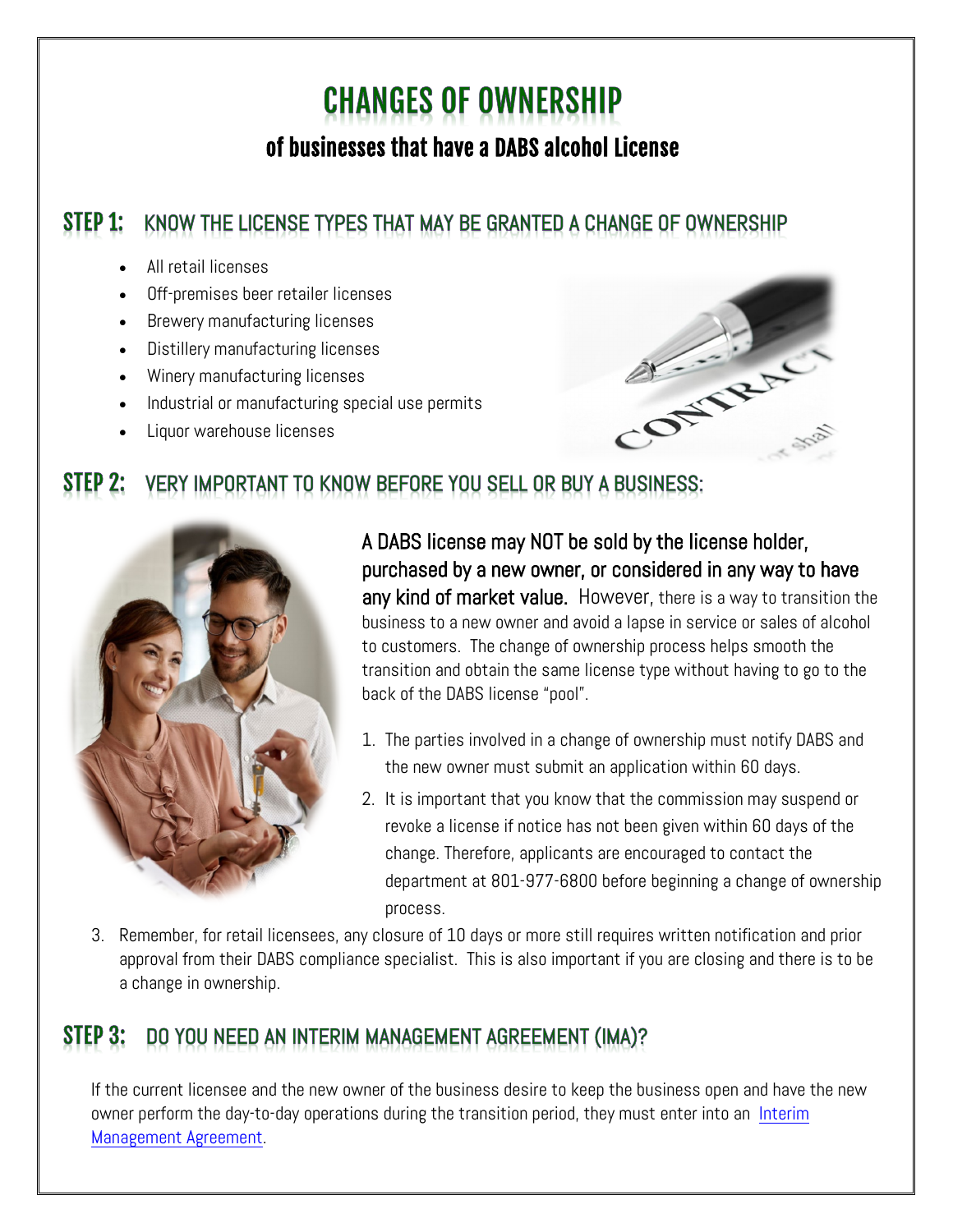The IMA provides a way to continue sales and service of alcohol until the change an alcohol license has been granted by the commission. The IMA can be found in the change of ownership application and may also be found separately online on the DABS website [HERE.](https://abc.utah.gov/wp-content/uploads/Compliance/Forms/Interim-Management-Agreement.pdf)

### Before a retail licensee enters into a management agreement with a new owner, the proposed agreement must be provided to the DABS for approval.

The IMA checklist of requirements between the parties must be submitted to DABS if one is required. The IMA form in the change of ownership application may be signed and used as is, or it may be written into a purchase agreement or addendum document, but all the items in the IMA checklist must be included in those documents. The Department will review the agreement and either approve or return it to the prospective applicant if it is lacking any information as required from the checklist. It may then be resubmitted for approval.

**NOTE:** If the new owner is NOT going to be operating the day-to-day business operations before they are awarded a new DABS license, a management agreement is not required.

### **STEP 4: SUBMIT** a complete application:

### The New Owner Must:

- Qualify to hold a DABS license
- New licensing will only become effective after going through the licensing process
- Allow the proceeds from the sale of alcohol to go to the current license holder until they receive a license

### The Current License Holder Must:

- Not have any non-adjudicated alcohol violation fees or penalties
- Keep all bonds, insurance, and licenses in place until the new owner obtains a license
- Receive all revenue from the sale of alcohol from the new owner until the new owner obtains a license.



### THE STANDARD INVESTIGATION MAY INCLUDE:

- Review of the purchase agreements
- Review of the operating agreements
- Review of the interim management agreement
- Review of corporate structures and complex ownership interests
- If applicable, wills, bankruptcy documents, or any other document to prove ownership
- Any other documents the DABS needs to verify the Change is in compliance with all laws and rules

[Change of ownership Application.](https://abc.utah.gov/wp-content/uploads/Compliance/Applications/Transfer_Application_Complete.pdf)